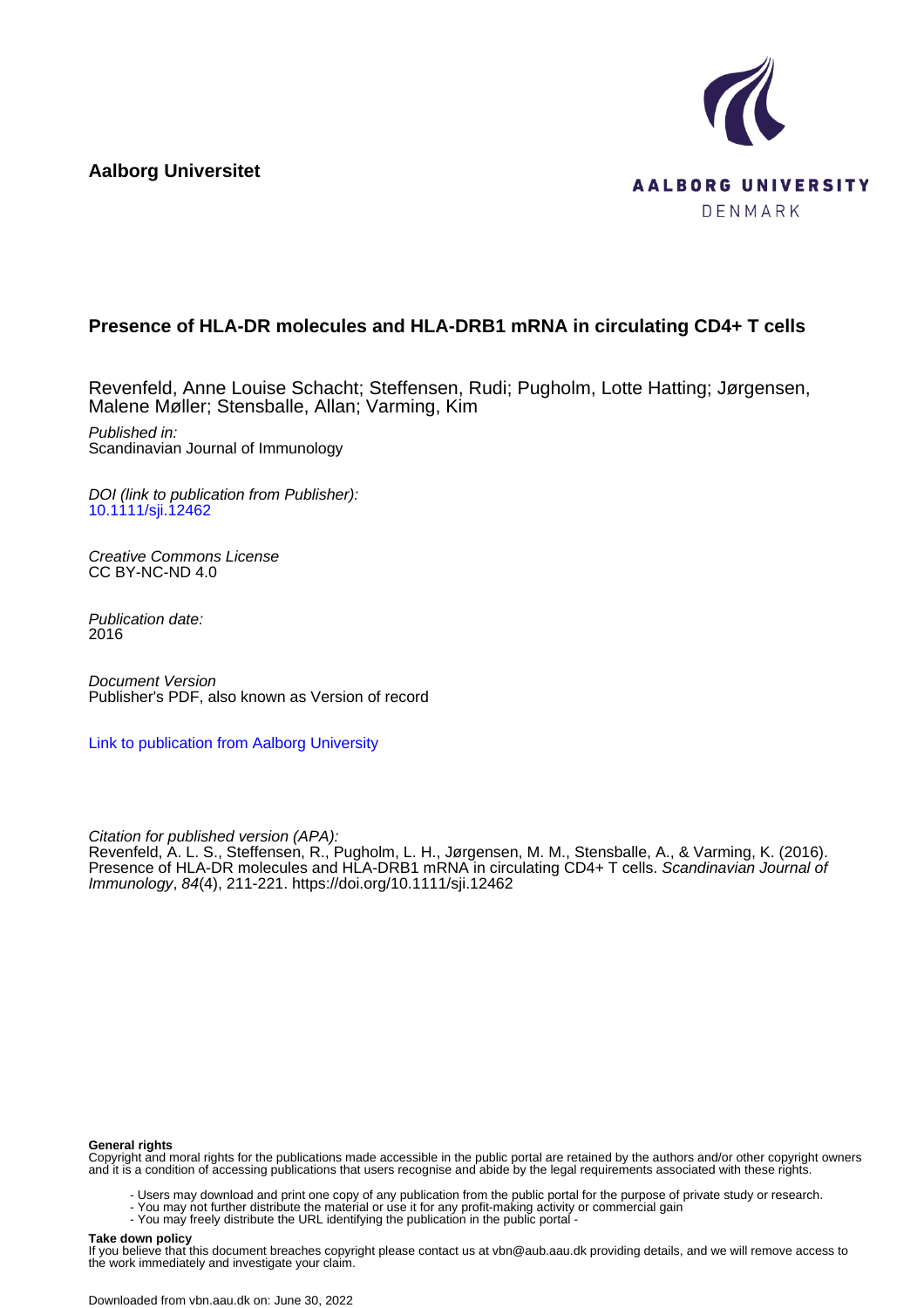# Presence of HLA-DR Molecules and HLA-DRB1 mRNA in Circulating CD4<sup>+</sup> T Cells

A. L. S. Revenfeld\*, R. Steffensen\*, L. H. Pugholm\*, M. M. Jørgensen\*, A. Stensballe† & K. Varming\*

### Abstract

\*Department of Clinical Immunology, Aalborg University Hospital, Aalborg, Denmark; †Laboratory for Medical Mass Spectrometry, Department of Health Science and Technology, Aalborg University, Aalborg, Denmark

Received 28 April 2016; Accepted in revised form 6 July 2016

Correspondence to: A. L. S. Revenfeld, Department of Clinical Immunology, Aalborg University Hospital, Urbansgade 32-36, DK-9000 Aalborg, Denmark. E-mail: anlor@rn.dk

#### Introduction

It has been observed for more than four decades that T cells in peripheral blood can present MHC class II (MHCII) molecules on their outer surface and that the number of MHCII<sup>+</sup> T cells increases upon activation  $[1-4]$ . In line with this, one of the three human MHCII isotypes, called HLA-DR, is frequently used as a T cell activation marker along with other molecules, such as CD69 and CD25 [5–8]. Nonetheless, the functional role and significance of HLA-DR on human T cells is not fully determined and the unequivocal confirmation of an endogenous expression or a protein acquisition from other immune cells is absent. The constitutive expression of HLA-DR is limited to a few cell types, collectively called antigen-presenting cells (APCs) [9, 10]. These cells use HLA-DR to present antigenic peptides to  $CD4^+$  T cells, and consequently, HLA-DR is involved in many facets of immune homoeostasis such as T cell activation, peripheral tolerance and induction of apoptosis [11].

Since the first observations of HLA-DR on T cells in the late 1970s, a number of studies have investigated aspects of

The human major histocompatibility complex class II isotype HLA-DR is currently used as an activation marker for T cells. However, whether an endogenous protein expression or a molecular acquisition accounts for the presence of HLA-DR on T cells remains undetermined and still controversial. To further characterize this phenomenon, we compared several aspects of the presence of the HLA-DR protein to the presence of associated mRNA (HLA-DRB1), focusing on human T cells from peripheral blood of healthy individuals. Using a flow cytometric approach, we determined that the HLA-DR observed on  $CD4^+$  T cells was almost exclusively cell surface-associated, while for autologous CD19<sup>+</sup> B cells, the protein could be located in the plasma membrane as well as in the cytoplasm. Moreover, negligible expression levels of HLA-DRB1 were found in  $CD4^+$  T cells, using an HLA-DRB1 allele-specific qPCR assay. Finally, the presence of HLA-DR was not confined to activated  $CD4^+$  and  $CD8^+$  T cells, as evaluated by the co-expression of CD25. The functional role of the HLA-DR molecule on T cells remains enigmatic; however, this study presents evidence of fundamental differences for the presence of HLA-DR on T cells from HLA-DR in the context of antigen-presenting cells, which is a well-known phenomenon. Although an inducible endogenous protein expression cannot be excluded for the T cells, our findings suggest that a re-evaluation of the HLA-DR as a T cells activation marker is warranted.

> the HLA-DR molecule in this particular context. Although still a subject of discussion, the general understanding is that the presence of this protein complex can be explained by either of two scenarios. The first involves an inducible de novo, endogenous protein synthesis, while the other encompasses a molecular acquisition from other immune cell types by currently unverified mechanisms. The studies supporting the former explanation have investigated several of the components involved in HLA-DR expression, transport and function, including lysosomal proteases [12], antigen presentation [13, 14] and engagement of CIITA [10, 12, 15], which is reported as the master regulator of HLA-DR expression [16–19]. Mouse T cells do not produce MHCII, which has been explained by a lack of CIITA expression [20]. However, even when CIITA is absent, MHCII expression is still observed for several cell types [21, 22]. The second phenomenon explaining HLA-DR on T cells is investigated in several other studies, demonstrating a transfer of a fully functional protein complex from APCs [23, 24]. In accordance with this, the MHCII observed on mouse T cells is a result of an acquisition from APCs [25–27]. In addition, a number of

This is an open access article under the terms of the [Creative Commons Attribution-NonCommercial-NoDerivs](http://creativecommons.org/licenses/by-nc-nd/4.0/) License, which permits use and distribution in any medium, provided the original work is properly cited, the use is non-commercial and no modifications or adaptations are made.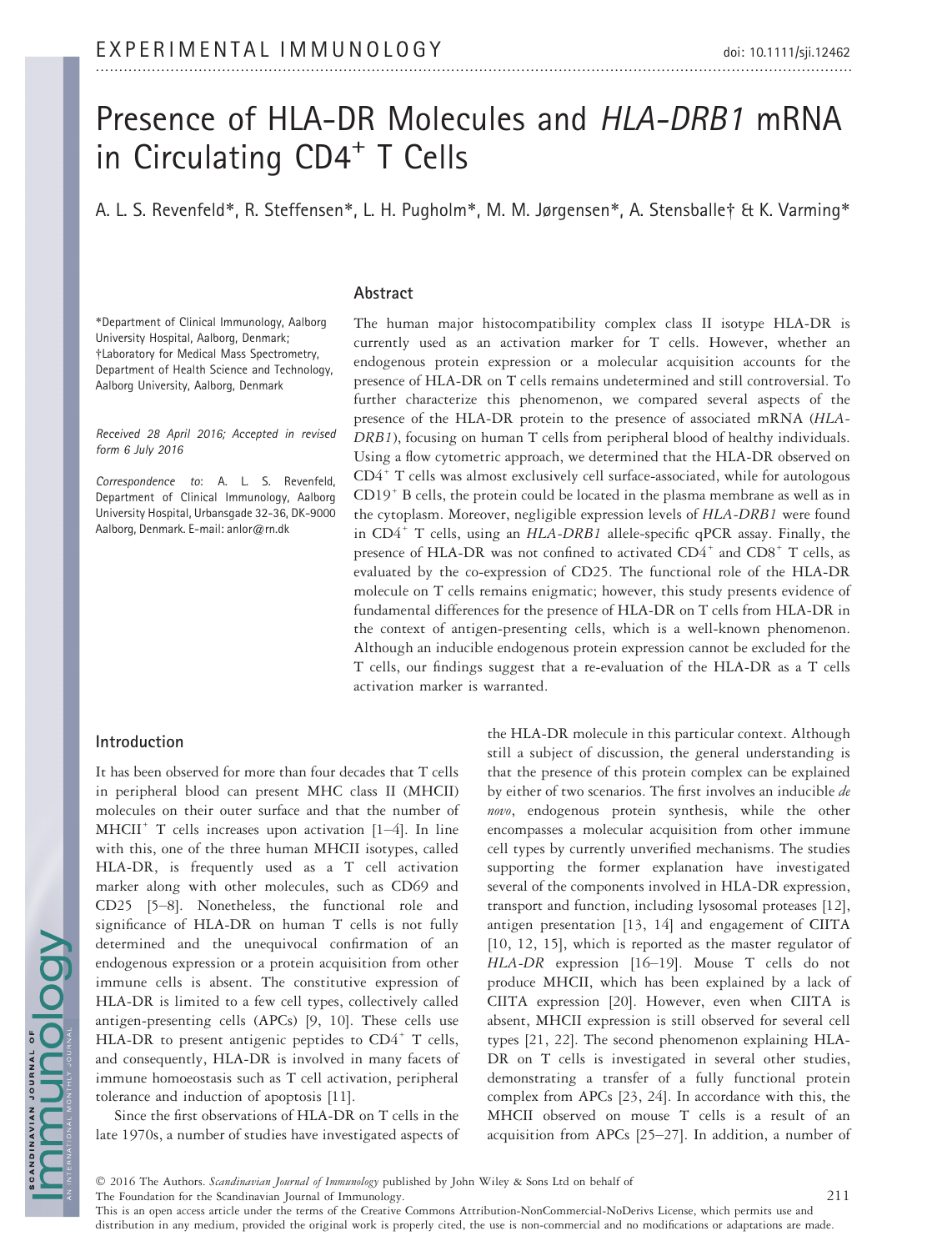studies have found that activated rat T cells can both synthesize and absorb MHCII molecules from adjacent cells [28–30]. The transfer of HLA-DR to human T cells has also been reported [31, 32], but a possible link between this acquisition and a potential endogenous expression of HLA-DR remains to be investigated.

Our study aimed to further explain the phenomenon of HLA-DR on human T cells in peripheral blood of healthy individuals. We addressed several aspects of the presence of the protein on T cells and correlated this with a transcript analysis of the corresponding mRNA. Moreover, the validity of HLA-DR as a T cell activation marker was investigated. The study was carried out to elucidate the physiological details of HLA-DR on T cells as well as to obtain novel information about a possible endogenous expression. Firstly, our results indicate that HLA-DR on  $CD4^+$  T cells in peripheral blood could not be explained by a concurrent presence of an active protein synthesis. This points to important differences between the HLA-DR in the context of T cells as compared to APCs, which may be important, when deciphering the possible functions of HLA-DR-presenting T cells. In addition, we demonstrated that HLA-DR was not confined to activated T cells, thus suggesting to reassess the use of HLA-DR as an activation marker for T cells without any accompanying information.

#### Methods

Antibodies. The following conjugated antibodies were obtained from BD Biosciences (Mountain View, CA, USA): anti-CD3-PE (SK7), anti-CD3-PerCP (SP34-2), anti-CD4-APC-H7 (SK3), anti-CD4-PE (RPA-T4), anti-CD8-PerCP (SK1), anti-CD8-PerCP-Cy5.5 (SK1), anti-CD14-PE-Cy7 (M5E2), anti-CD19-APC (HIB19), anti-CD19-PE (4G7), anti-CD19-PerCP-Cy5.5 (SJ25C1), anti-CD25-FITC (2A3), anti-HLA-DR-FITC (G46-6), mouse IgG1-APC-H7 (X40), mouse IgG1-FITC (MOPC-21), mouse IgG2a-FITC (27-35), mouse IgG1-PE (MOPC-21), mouse IgG2a-PE (MOPC-173), mouse IgG1-PerCP (MOPC-21), mouse IgG1-PerCP-Cy5.5 (MOPC-21) and mouse IgG1-PE-Cy7 (MOPC-21). From BD Biosciences, the unconjugated anti-CD3 (HIT3a) was also acquired. Anti-CD45-FITC (T29/33), anti-HLA-DR-PE (AB3) and mouse IgG1-APC (DAK-GO1) were purchased from Dako A/S (Glostrup, Denmark). Anti-HLA-DR-Alexa Fluor (AF) 488 (L243), anti-HLA-DR-AF647 (L243), mouse IgG2a-AF488 (MOPC-173) and mouse IgG2a-AF647 (MOPC-173) were purchased from BioLegend (San Diego, CA, USA). Mouse IgG1-PerCP-Cy5.5 (P3.6.2.8.1) was obtained from eBioscience (San Diego CA, USA). The goat anti-mouse IgG-AF555 was purchased from Invitrogen (Life Technologies, Carlsbad, CA, USA).

Cells and isolation. Venous peripheral blood was obtained from healthy donors with known HLA types. Each blood donor had signed a written consent form, allowing for the use of his or her blood for research purposes. The procedure was approved by local ethics legislation. The blood was collected in heparinized tubes (Vacuette®, Lithium Heparin; Greiner Bio One, Frickenhausen, DE). Isolation of Peripheral blood mononuclear cells (PBMCs) was accomplished using Lymphoprep<sup>TM</sup> gradient centrifugation (Axis-Shield, Oslo, Norway). The PBMCs were either used directly after the isolation or stored at  $-140$  °C in a storage medium [RPMI 1640 (Gibco, Life Technologies), 40% heat-inactivated foetal calf serum (FCS; Gibco), 10% DMSO (Merck Millipore, Darmstadt, Germany), 100 U/ml penicillin/ 10 µg/ml streptomycin (Ampliqon, Odense, Denmark)]. The CD4<sup>+</sup> T cells were isolated from PBMCs using the Dynabeads<sup>®</sup> CD4 Positive Selection kit (Invitrogen) according to the manufacturer's guidelines. As an additional purification step, any residual B cells were removed from the isolated  $CD4^+$  T cells by positive selection, using Dynabeads $^{\circledR}$  CD19 Pan B (Invitrogen). The purity of the isolated CD4<sup>+</sup> T cells was evaluated by staining with fluorochromeconjugated antibodies with subsequent flow cytometric analysis. From the  $CD4^+$  depleted PBMCs,  $CD19^+$  B cells were isolated using the Dynabeads<sup>®</sup> Untouched<sup>™</sup> Human B Cells kit (Invitrogen) according to the manufacturer's guidelines.

Detection of cell surface-associated and intracellular markers by flow cytometry. For the detection of cell surface-associated and intracellular HLA-DR,  $1 \times 10^6$  PBMCs were stained with antibodies against CD3, CD19, HLA-DR (L243- AF488) or the corresponding isotype control antibodies (30 min, room temperature (RT)). Subsequently, 100  $\mu$ l of fixation medium (reagent A) from FIX &  $PERM^@$  Cell Fixation and Permeabilization Kit (Invitrogen) was added (15 min, RT). Following one wash with PBS (Gibco), a second antibody against HLA-DR (L243-AF647), or the corresponding isotype antibody, and 100  $\mu$ l of permeabilization medium (reagent B) were added to the cells (20 min, RT). Finally, the cells were washed once with PBS prior to flow cytometric analysis. For the detection of cell surface-associated HLA-DR on CD4<sup>+</sup> and CD8<sup>+</sup> T cells, the procedure only included the primary surface staining, using antibodies against CD3, CD4, CD8, CD25 and HLA-DR (L243-AF647).

The flow cytometric analysis of stained cells was performed on a FACSCanto A using FACSDIVA<sup>TM</sup> software (version 6.1.3; BD Biosciences). Calibration and compensation settings for the cytometer were obtained each day using the 7-Color Setup Beads (BD Biosciences) and once a week with the FACSDIVATM CS&T Research Beads (BD Biosciences). The analysis of the data was carried out with the FLOWJO software (version 10.0.7; FlowJo LLC, Ashland, OR, USA). Negative isotype controls were utilized to identify the positive events. The controls were either combined in a single tube or part of a 'fluorescence minus one' (FMO) tube [33]. The median fluorescence intensity (MFI) was the statistical value of choice.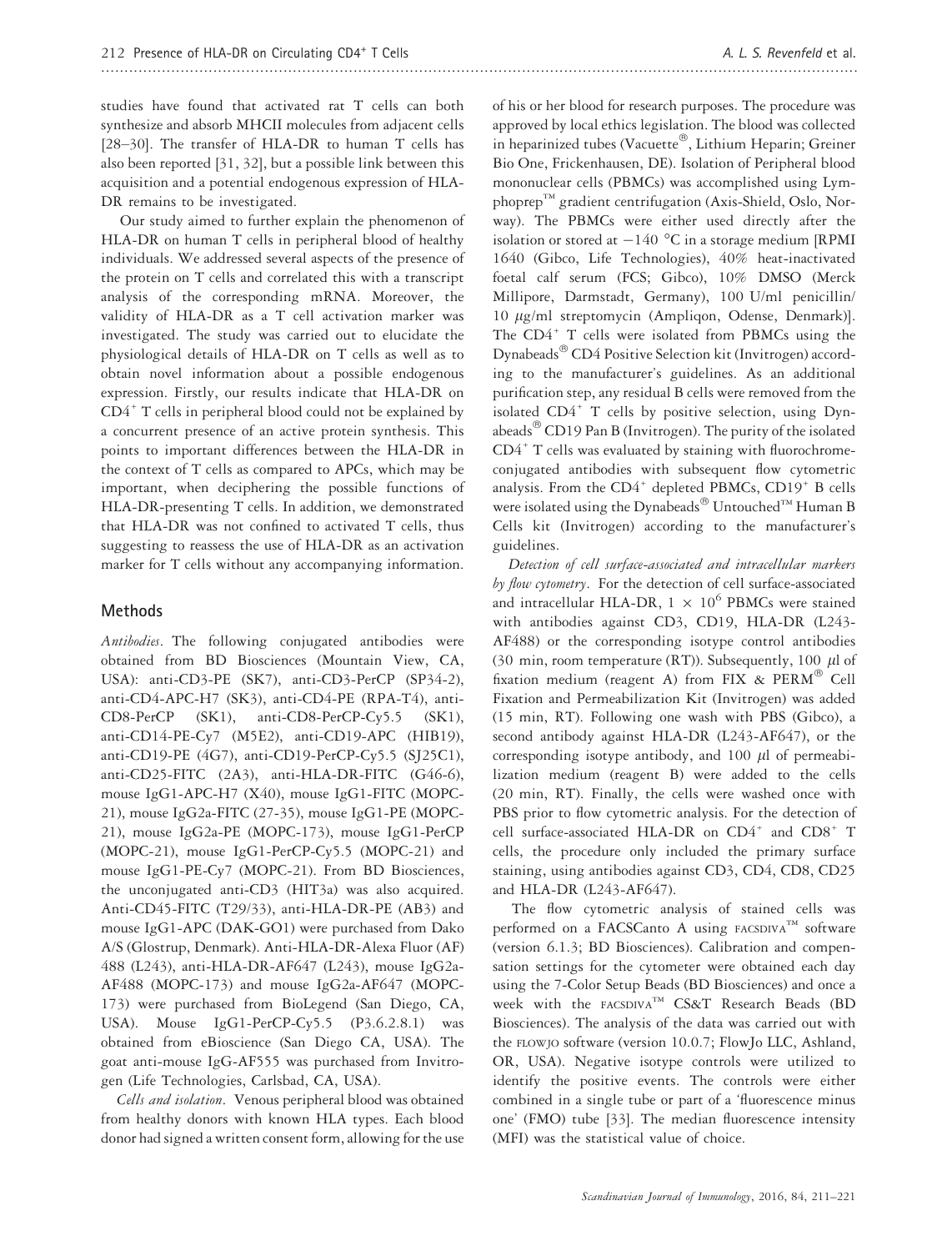Detection of cell surface-associated and intracellular HLA-DR by confocal microscopy. For all experiments,  $1.5 \times 10^{5}$ isolated  $CD4^+$  T cells or  $CD19^+$  B cells were left to adhere to poly-L-lysine-coated slides (Sigma-Aldrich, St. Louis, MO, USA; 20 min, RT). The T cells were initially stained with anti-CD3 (HIT3a; 1:250; 45 min, RT), followed by incubation with secondary antibody (goat antimouse IgG-AF555; 1:200; 45 min, RT). Slides were washed three times in PBS and cells were fixed in 2% paraformaldehyde (PFA) (Sigma-Aldrich) (15 min, RT). Both T and B cells were then stained with anti-HLA-DR-AF488 (L243) (1:100; 45 min, RT). Slides were washed three times in PBS and cells were fixed in 2% PFA (15 min, RT) followed by another round of washing and permeabilization with permeabilization buffer [1% bovine serum albumin (BSA; Sigma-Aldrich), 0.1% saponin (Sigma-Aldrich), PBS; 8 min, RT]. To visualize cytosolic HLA-DR, cells were subsequently stained with anti-HLA-DR-AF647 (L243) (1:100 in permeabilization buffer; 45 min, RT). Slides were washed four times in PBS and mounted with mounting medium (Sigma-Aldrich). Images were captured with a Leica TCS SP5 confocal laser scanning microscope (Leica, Wetzlar, Germany) and a  $100 \times$  oil immersion objective using the LAS AF software (Leica). All images were slightly adjusted for background fluorescence and signal intensity using IMAGEJ (version 1.48; NIH, Bethesda, MD, USA).

Total RNA extraction and cDNA synthesis. Total RNA was extracted from the isolated CD4<sup>+</sup> T cells and CD19<sup>+</sup> B cells using the TRIzol extraction method (Invitrogen). The A260/A280 ratio was determined using a NanoDrop 1000 Spectrophotometer (Thermo Scientific, Waltham, MA, USA). Total cDNA for the quantitative PCR (qPCR) was generated from  $1 \mu$ g total RNA from all samples using a mixture of poly-T and random primers with SuperScript VILO cDNA Synthesis Kit (Invitrogen) at a temperature profile of 25 °C for 10 min, 42 °C for 60 min and 85 °C for 5 min according to the manufacturer's guidelines.

Quantitative PCR. PCR primers for amplification of 57–136-base pair gene-specific PCR products were used from conserved regions of the four studied genes (HLA-DRB1\*03, CD19, B2M, and GUSB). Primers and FAMlabelled minor groove binder (MGB) TaqMan probes were used to detect the RNA expression level of the reference genes B2M and GUSB [34] and the target gene HLA-DRB1\*03 for which the HLA-DRB1\*03:01:01:01 mRNA sequence from the IMGT/HLA database was used as target sequence. Expression levels of CD19 were detected using  $20 \times$  probe assays mix (Life Technologies). The information about primer and probe sequences is given in Table 1. The qPCR assay was applied to evaluate the gene expression profiles of the four genes, and the data were analysed using the QuantStudio 12K Flex system (Life Technologies). The real-time PCR reactions were performed in a final volume of 25  $\mu$ l, containing 1  $\mu$ l cDNA solution,  $12 \mu l$  Master Mix (TaqMan Universal PCR Master Mix; ABI, Darmstadt, Germany),  $0.05 \mu M$ probe and  $0.9 \mu$ M of forward and reverse primers. The PCR reaction for TaqMan gene expression assays contained 1  $\mu$ l cDNA solution, 12  $\mu$ l Master Mix and 1.25  $\mu$ l TaqMan gene expression assay. Reactions were made up to a final volume of 25  $\mu$ l with sterile water. All experiments were performed in triplicate and the real-time PCR protocol was as following: denaturation by a hot start at 95 °C for 10 min, followed by 50 cycles of a twostep program (denaturation at 95 °C for 15 s and annealing/extension at  $60^{\circ}$ C for 1 min). For all the included gene targets, only the threshold cycle (Ct) values below 40 were included in the subsequent data analysis. Gene expression of the target gene was normalized to the mean Ct of B2M and GUSB applying the formula  $2^{-\Delta Ct}$ , where  $\Delta$ Ct = Ct target gene – Ct reference genes. The normalization, using the mean of the two reference genes, could be applied as target and reference genes were amplified with comparable efficiencies (data not shown).

Statistical analysis. The statistical analysis of data from both qPCR and flow cytometry experiments was performed using SIGMAPLOT (version 11; Systat Software Inc., San Jose,  $CA$ , USA). A paired or unpaired  $t$ -test was applied to test for differences between the groups of cells from the same individual or between two individuals, respectively. For non-normally distributed data, the corresponding nonparametric analysis was applied. Differences between groups were considered statistically significant, when  $P \le 0.05$ . Unless otherwise specified, the data are presented as mean  $\pm$  SEM.

## Results

### Identification and separation of HLA-DR on the cells surface and in the intracellular compartment of CD3<sup>+</sup> T cells

We initially wanted to investigate the cellular distribution of the HLA-DR antigen both on the cell surface/plasma membrane (HLA-DR mem) and in the intracellular space (HLA-DR IC) of  $CD3^+$  T cells using flow cytometry. A two-step strategy was developed, including an initial staining of HLA-DR mem was followed by fixation, permeabilization of the plasma membrane and a secondary staining of HLA-DR IC. To separate the two separate HLA-DR localizations, two anti-HLA-DR antibodies of the same clone, but with different fluorophores conjugations, were applied (anti-HLA-DR mem AF488; anti-HLA-DR IC AF647). The distribution of HLA-DR mem and HLA-DR IC in  $CD3^+$  T cells was compared to the distribution in CD19<sup>+</sup> B cells, as the HLA-DR expression pattern in this APC is well characterized. Our flow cytometric assay necessitated a number of analytical and experimental controls to ensure the validity of such an approach.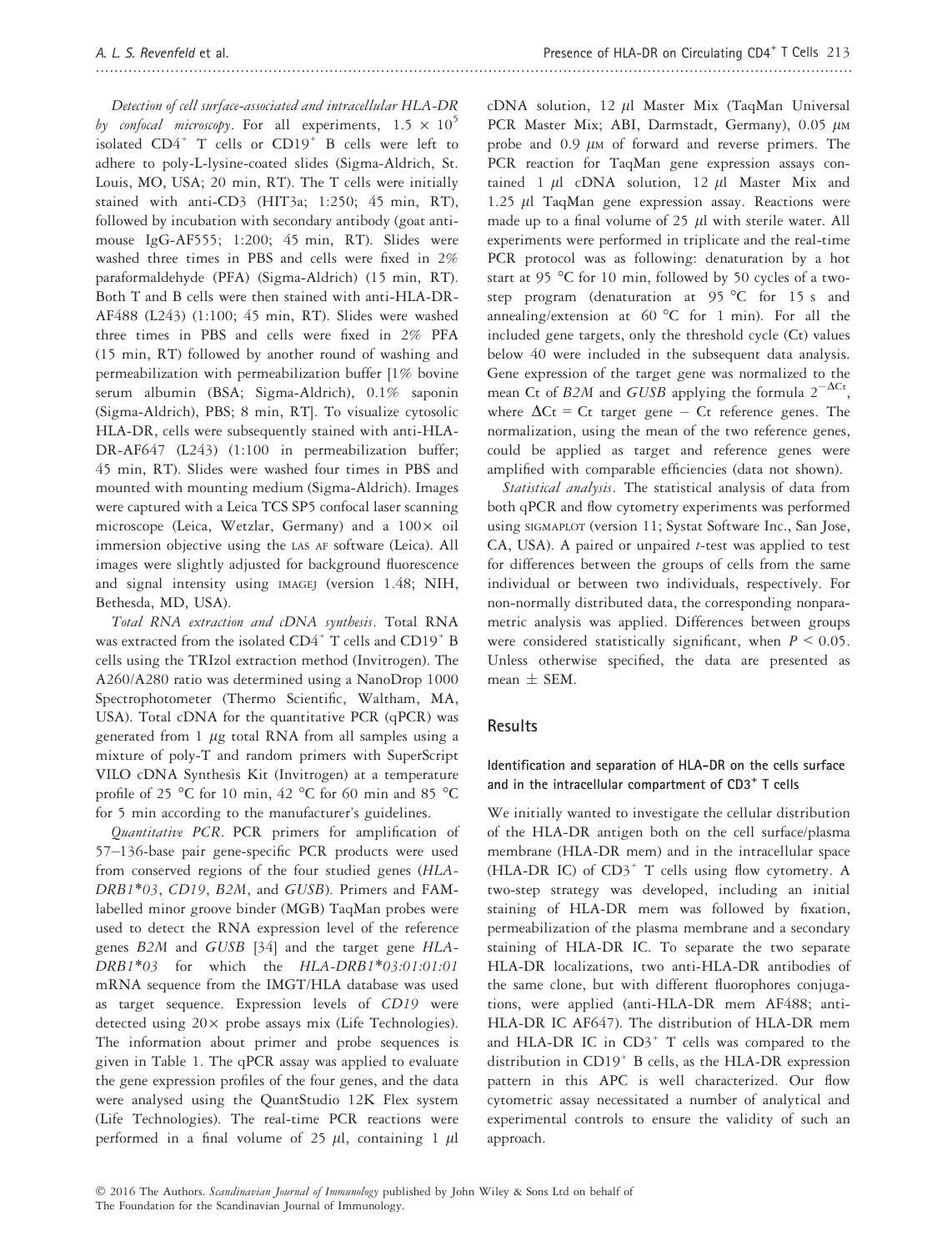| Gene          | Primers                                                                | FAM-labelled MBG probe           | Amplicon<br>size | Exon<br>boundary |
|---------------|------------------------------------------------------------------------|----------------------------------|------------------|------------------|
| $HLA-DRB1*03$ | F: 5'-CACCTATTGCAGACACAA-3'<br>R: 5'-AACCACTCACAGAACAGA-3'             | 5'-ACCTTAGGATGGACTCGC-3'         | 136              | $2 - 3$          |
| B2M           | F: 5'-GAGTATGCCTGCCGTGTG-3'<br>R: 5'-AATCCAAATGCGGCATCT-3'             | 5'-CCTCCATGATGCTGCTTACATGTCTC-3' | 109              |                  |
| GUSB          | F: 5'-GAAAATATGTGGTTGGAGAGCTCATT-3'<br>R: 5'-CCGAGTGAAGATCCCCTTTTTA-3' | 5'-CCAGCACTCTCGTCGGTGACTGTTCA-3' | 100              | $11 - 12$        |
| CD19          | Hs01047410_g1                                                          |                                  | 57               | $1 - 2$          |

|  |  | Table 1 Primer and probe sequences, assay id and amplicon size for the genes analysed by qPCR. |  |  |  |  |  |  |
|--|--|------------------------------------------------------------------------------------------------|--|--|--|--|--|--|
|  |  |                                                                                                |  |  |  |  |  |  |

F, forward; R, reverse.

The specificity of the HLA-DRB1\*03 assay is located in the forward primer. For B2M, the forward primer is located in exon 2 and reverse primer in exon 4.

For the analysis, the gating control called the FMO [33] was applied to identify the HLA-DR mem and HLA-DR IC-positive events (Fig. 1). This approach is very useful for resolving weakly stained cells in multicolour panels in flow cytometry analyses [35, 36]. It also aids in placing a gate for a marker, which displays a continuous expression pattern, as is the case for HLA-DR on T cells. The applied FMO included a tube containing all markers and replacing the HLA-DR antibody of interest with an isotype control antibody. In this way, the HLA-DR single and double positive events could be determined, as exemplified in Fig. 1.

To verify the experimental setup, in which the plasma membrane-associated HLA-DR mem could be separated from the intracellular HLA-DR IC, it was essential to demonstrate and validate that a saturation of HLA-DR mem was obtained with the initial staining step. Hence, a saturation control was included in which all antibodies and staining conditions were applied, only omitting the permeabilization agent. Consequently, the HLA-DR IC signal should be absent in this sample if both the HLA-DR mem staining had saturated all cell surface-associated HLA-DR and no HLA-DR IC antibody entered the cell (Fig. 2). Initially, the optimal amount of applied anti-HLA-DR mem (L243-AF488) was determined with an 8 point titration experiment  $(0.025-4 \mu g)$ ; data not shown). The optimal amount  $(1 \mu g)$  was applied for staining with both anti-HLA-DR antibodies. For the saturation control experiments, it was observed as a general feature that a small HLA-DR IC signal could be detected in the saturation control for both the  $CD3^+$  HLA-DR mem<sup>+</sup> T cells and CD19<sup>+</sup> HLA-DR mem<sup>+</sup> B cells (Fig. 2B). However, for the  $CD3^+$  T cells, this signal never surpassed the HLA-DR IC signal from the fully stained sample. Similar observations were made for the CD19<sup>+</sup> B cells. A doubling of the applied amount of both HLA-DR antibodies did not increase or decrease the recorded intensities and cellular distributions of these markers (data not shown).

As a final investigation, the antibody staining procedure applied in the flow cytometric analysis was tested in a confocal microscopy setting. The purpose of this qualitative analysis was to visualize the separation of the fluorescence signals obtained, when targeting HLA-DR mem and HLA-DR IC with two different anti-HLA-DR antibodies. In contrast to the flow cytometric analysis, in which  $CD3^+$  T cells and  $CD19^+$  B cells from peripheral blood were the target cells, isolated  $CD4^+$  T cells and CD19<sup>+</sup> B cells were used for the confocal microscopy investigation. With these cells, it was shown that  $CD4^+$  T cells presenting HLA-DR mem could be identified (Figure S1A, top panel). In contrast,  $CD4^+$  T cells presenting both HLA-DR mem and HLA-DR IC were almost absent (Figure S1B). To ensure that the observed HLA-DR signals in the  $CD4^+$  T cell population were not due to contaminating APCs, such as monocytes, the identification of these T cells included a CD3 antibody. For the CD19<sup>+</sup> B cells, the HLA-DR proteins were present in both the plasma membrane and intracellular compartment of the entire cell population (Figure S1A, bottom panel). The purity of the isolated  $CD4^+$  T cells and  $CD19^+$  B cells was  $97.6 \pm 2.2\%$  and  $96.6 \pm 0.4\%$ , respectively, as determined by flow cytometry ( $n = 2$ ; data not shown).

### Dimorphic distribution of HLA-DR in the plasma membrane and intracellular compartment of CD3<sup>+</sup> T cells and CD19<sup>+</sup> B cells

Based on the abovementioned staining and gating strategy and experimental approach, we identified the fraction of  $CD3^+$  T cells from peripheral blood in which HLA-DR could be found in either the plasma membrane or the intracellular compartment or in both. An identical procedure was carried out for autologous CD19<sup>+</sup> B cells, to ensure a positive reference. The presence of HLA-DR mem on  $CD3^+$  T cells and  $CD19^+$  B cells differed significantly in terms of the percent-wise distribution. For the T cells,  $18.2 \pm 4.2\%$  CD3<sup>+</sup> HLA-DR mem<sup>+</sup> cells were identified, while this number was  $98.8 \pm 0.5$  for the B cells ( $n = 10$ ). The associated P-value was 0.002. Moreover, the corresponding median fluorescence intensity (MFI) values were also markedly different with a nearly 14 times greater MFI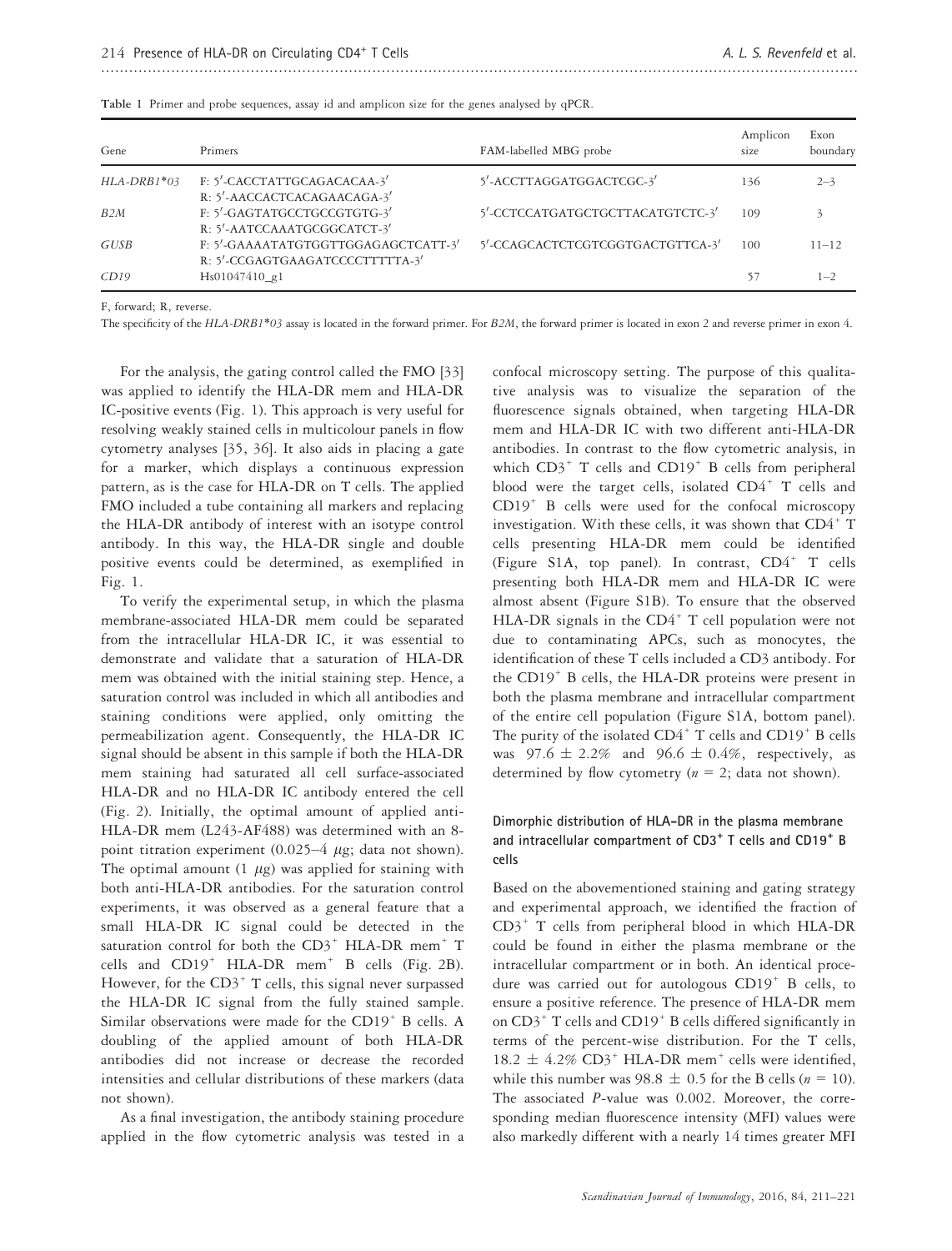

Figure 1 Improved flow cytometric gating strategy identifies HLA-DR in the plasma membrane and intracellular compartment of CD3<sup>+</sup> T cells and CD19<sup>+</sup> B cells. Initially, the lymphocyte population was gated in a forward scatter/side scatter plot. From the lymphocytes, the CD3<sup>+</sup> T cells and CD19<sup>+</sup> B cells were subsequently gated. Subsequently, the CD3<sup>+</sup> HLA-DR mem<sup>+</sup> (17%) and CD19<sup>+</sup> HLA-DR mem<sup>+</sup> (99.7%) populations were identified with pre-defined gates set using the fluorescence minus one (FMO) control for HLA-DR mem. In the last step, it was determined, which HLA-DR mem+ cells also carried the HLA-DR protein intracellularly. For this purpose, gates set with the FMO controls were used, identifying the double positive CD3+ HLA-DR mem+ HLA-DR IC<sup>+</sup> (15.6%) and CD19<sup>+</sup> HLA-DR mem<sup>+</sup> HLA-DR IC<sup>+</sup> (95.2%) populations. For all the FMO controls, the threshold was set so that a maximum of 1% of the events fell into the double positive quadrant. The plots are from one donor as a representative example of the 10 included donors.

value detected for the CD19<sup>+</sup> B cells (23,047  $\pm$  2059) than the equivalent value for the  $CD3^+$  T cells (1662  $\pm$  138). For the CD3<sup>+</sup> T cells, 17.9  $\pm$  2.5% of the CD3<sup>+</sup> HLA-DR mem<sup>+</sup> cells also contained HLA-DR IC. This was significantly higher for the CD19<sup>+</sup> B cells  $(96.9 \pm 0.9; P \le 0.001)$ . Here, the MFI for HLA-DR IC in the CD19<sup>+</sup> B cells (9227  $\pm$  596) was approximately 5.5-fold higher compared to the MFI for the  $CD3^+$  T cells (1748  $\pm$  152). Finally, the analysis identified 3.0  $\pm$  0.7%  $CD3^+$  HLA-DR IC<sup>+</sup> and these were all HLA-DR mem<sup>+</sup> (Fig. 3A). The corresponding  $CD19<sup>+</sup> HLA-DR IC<sup>+</sup> B cells$ amounted to 95.9  $\pm$  1.2% and these were also all HLA-DR mem<sup>+</sup>. To investigate whether the T cells, which presented cell surface-associated HLA-DR to the greatest extent, also carried the largest amount of HLA-DR IC, a correlation for HLA-DR in the two compartments was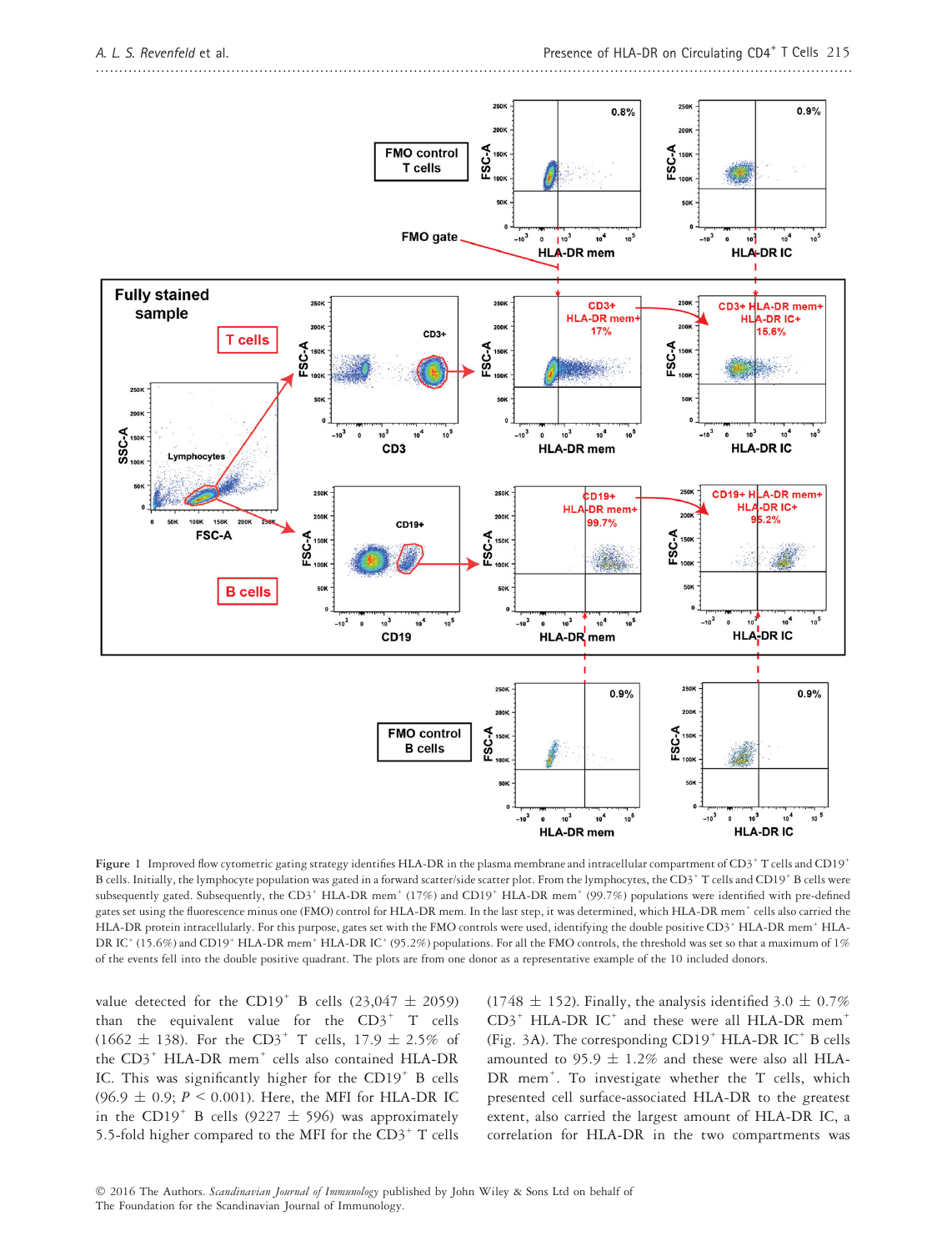$10<sup>4</sup>$ 

 $10^5$ 



Figure 3 Correlation between HLA-DR mem and HLA-DR IC in CD3<sup>+</sup> T cells and CD19<sup>+</sup> B cells. (A) The distribution of HLA-DR mem and HLA-DR IC determined by flow cytometry for CD3<sup>+</sup> T cells and CD19<sup>+</sup> B cells. The circle charts visualize the obtained results ( $n = 10$ ). (B) The gating strategy presented in Fig. 1 was employed to identify the HLA-DR mem<sup>+</sup> and HLA-DR IC<sup>+</sup> CD3<sup>+</sup> T cells and CD19<sup>+</sup> B cells in the presented dot plots. These plots were made to visualize a possible correlation between HLA-DR in the two cellular compartments. Both dot plots are representative examples of the included donors  $(n = 10)$ .

made. This revealed that a positive correlation between these two proteins existed, both for  $CD3^+$  T cells and  $CD19<sup>+</sup>$  B cells (Fig. 3B).

## Relative contribution of CD4<sup>+</sup> and CD8<sup>+</sup> T cells to CD3<sup>+</sup> HLA-DR mem<sup>+</sup> T cell subset

In addition to the results about the presence of HLA-DR mem and HLA-DR IC for CD3<sup>+</sup> T cells, it was investigated to which extent  $CD4^+$  and  $CD8^+$  T cells each contribute to the CD3<sup>+</sup> HLA-DR mem<sup>+</sup> subset. Accordingly,  $CD3^+$   $CD4^+$  HLA-DR mem<sup>+</sup> and  $CD3^+$   $CD8^+$ HLA-DR mem<sup>+</sup> T cells (hereafter referred to as CD4<sup>+</sup> HLA-DR mem<sup>+</sup> and CD8<sup>+</sup> HLA-DR mem<sup>+</sup> T cells) were identified in a flow cytometric analysis of PBMCs. The presence of HLA-DR mem was evaluated for these cells (Fig. 4A, top panel) using the FMO approach described in Fig. 1. This resulted in the detection of 8.9  $\pm$  1.6% CD4<sup>+</sup>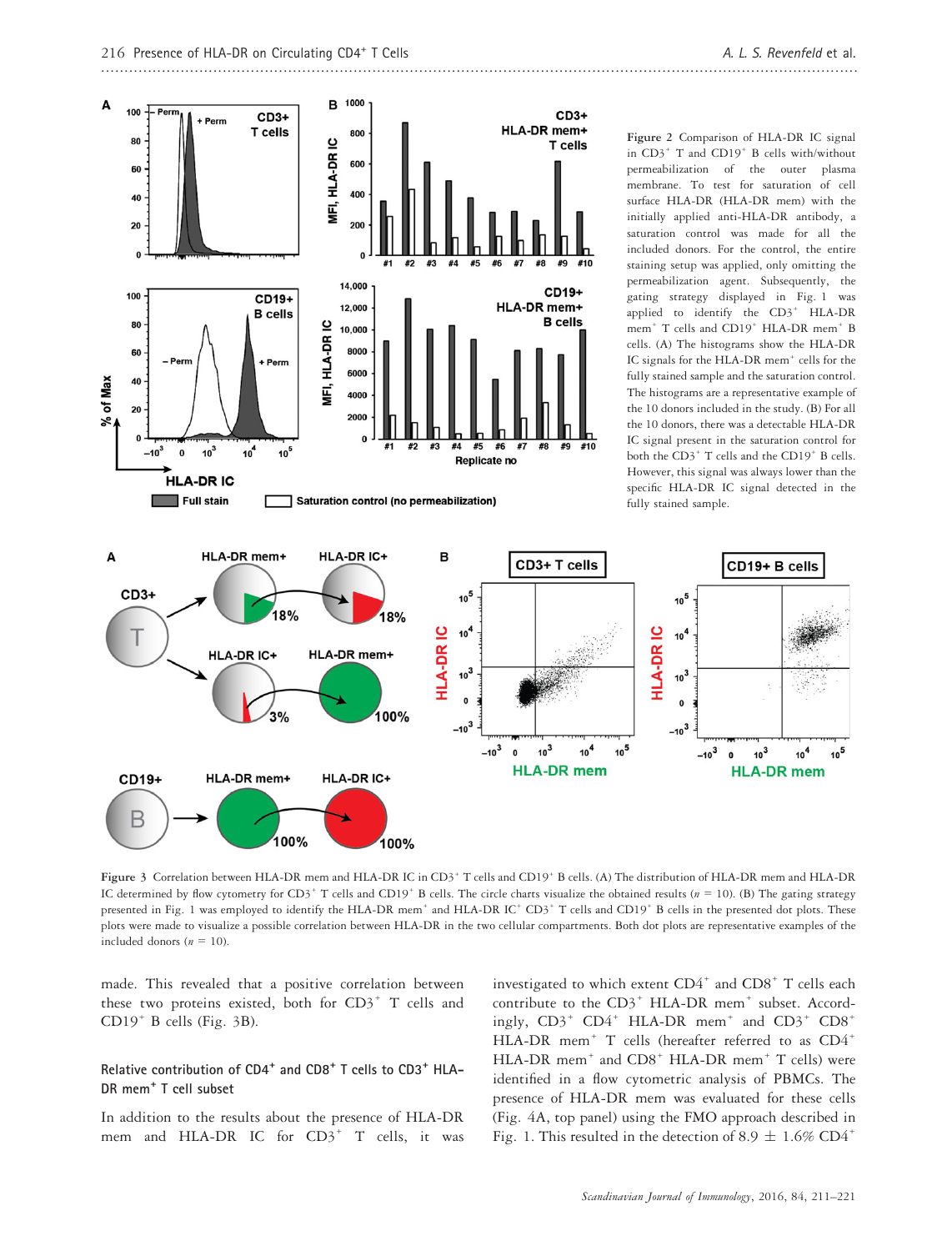

Figure 4 Contribution of CD4<sup>+</sup> and CD8<sup>+</sup> T cells to the CD3<sup>+</sup> HLA-DR mem<sup>+</sup> T cell population. The relative contribution of CD4<sup>+</sup> and CD8<sup>+</sup> T cells to the CD3<sup>+</sup> HLA-DR mem<sup>+</sup> T cell population was investigated by staining PBMCs with antibodies against CD3, CD4, CD8, CD25, and HLA-DR mem. (A) Using the gating strategy described in Fig. 1, the HLA-DR mem-presenting CD4+ and CD8+ T cells were identified (top panel, left). In addition, the corresponding median fluorescence intensity (MFI) values for HLA-DR mem were obtained (top panel, right). Subsequently, the percent-wise co-expression of CD25 was determined for the CD3<sup>+</sup> CD4<sup>+</sup> HLA-DR mem<sup>+</sup> and CD3<sup>+</sup> CD8<sup>+</sup> HLA-DR mem<sup>+</sup> cells (bottom panel, left) along with the corresponding MFI (bottom panel, right). Data are presented as the mean $\pm$ SEM ( $n = 6$ ). (B) The highest degree of CD25 expression was observed for the CD4<sup>+</sup> T cells, which presented the most HLA-DR mem (top panel). In contrast, CD25 was found to the greatest extent of the CD8<sup>+</sup> T cells presenting no HLA-DR mem (bottom panel).

HLA-DR mem<sup>+</sup> T cells and 18.7  $\pm$  3.1% CD8<sup>+</sup> HLA-DR mem<sup>+</sup> T cells ( $n = 6$ ). As the CD4/CD8 ratio in peripheral blood is approximately two for adults [37, 38], the  $CD4^+$ and CD8<sup>+</sup> T cells each contributed roughly equally to the entire CD3<sup>+</sup> HLA-DR mem<sup>+</sup> T cell population.

To further characterize the HLA-DR mem-presenting  $CD4^+$  and  $CD8^+$  T cells, the co-expression of another T cell activation marker, CD25, was also investigated for these cells. Of the  $CD4^+$  HLA-DR mem<sup>+</sup>,  $22.8 \pm 2.3\%$ co-expressed CD25 (Fig. 4A, bottom panel). Additionally, CD25 was enriched in the CD4<sup>+</sup> HLA-DR mem<sup>+</sup> population, when compared to the corresponding CD4<sup>+</sup> HLA-DR mem<sup>-</sup> population, for which the expression of CD25 was  $12.7 \pm 1.2\%$  (Fig. 4B). In contrast, the CD25 expression was greatest in the HLA-DR mem– subset of the  $CDS^+$  T cells (3.5  $\pm$  0.8%) as compared to the  $CDS^+$ HLA-DR mem<sup>+</sup> T cells  $(1.3\% \pm 0.3)$ .

#### Contrasting expression profiles of HLA-DRB1 mRNA in CD4<sup>+</sup> T cells and CD19<sup>+</sup> B cells

To link the presence of the HLA-DR protein in T cells to its transcription, an investigation of the HLA-DRB1 mRNA expression by qPCR was performed. The assay targeted a specific allele of the most prevalently expressed beta subunit of the heterodimeric HLA-DR protein, namely the beta 1 (B1) chain. For the specific allele, we chose HLA-DRB1\*03 (Table 1), which is a part of the DR52 haplotype (HLA-DRB1\*03, \*11, \*12, \*13 and \*14) [39]. The amount of HLA-DRB1 transcripts in this haplotype is the most abundant, compared to other haplotypes [40], making it a plentiful and advantageous target. To ensure that only the desired target was amplified, the HLA-DRB1\*03-specific assay was initially tested on a panel of PBMCs from 13 individuals with HLA-DRB1 alleles representative of the major DR haplotypes [39] (data not shown). Accordingly, the HLA-DRB1\*03-positive individuals were selected, when they had either the homozygous HLA-DRB1\*03 genotype or the heterozygous  $HLA-DRB1*03/*15$  genotype. For the HLA-DRB1\*03-negative samples, individuals with either the homozygous HLA-DRB1\*15 genotype or the heterozygous HLA-DRB1\*01/\*07 were selected.

Subsequently, the expression pattern of HLA-DRB1\*03 was determined for human, isolated  $CD4^+$  T cells and  $CD19<sup>+</sup>$  B cells from peripheral blood. As for the flow cytometric analysis of HLA-DR mem and HLA-DR IC, the CD19<sup>+</sup> B cells were included as a positive control. The qPCR analysis was performed with cells from individuals with either a positive or a negative HLA-DRB1\*03 genotype, as indicated on the section above. The results of the expression analysis are displayed in Fig. 5A. The difference, which was observed between CD4<sup>+</sup> T cells and CD19<sup>+</sup> B cells with an  $HLA-DRB1*03$ -positive genotype, corresponded to a 240-fold higher transcript quantity in the B cells. No detectable signal was obtained for the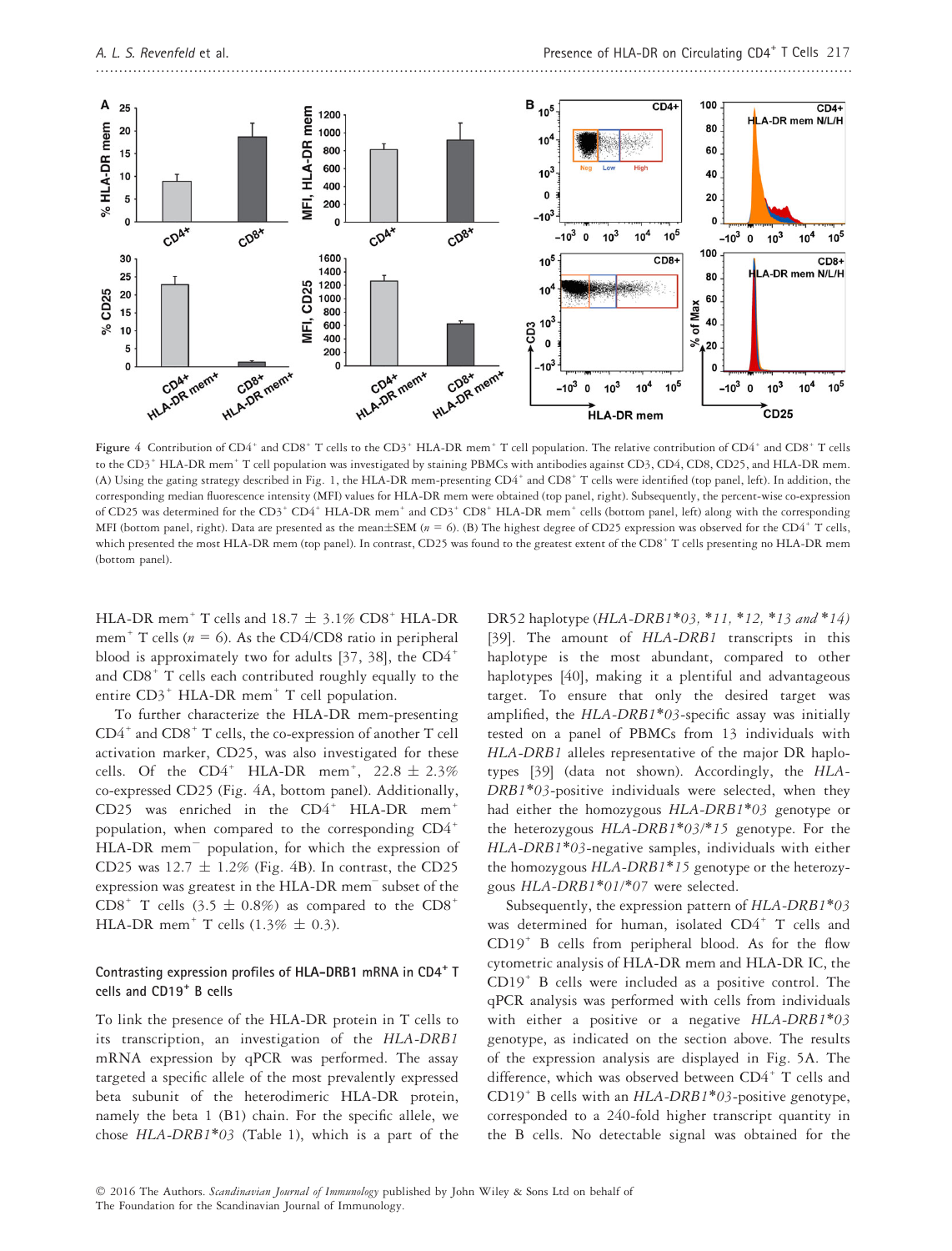

Figure 5 Quantifying mRNA from target genes by qPCR. The expression of HLA-DRB1\*03 mRNA was investigated in isolated CD4+ T cells and CD19<sup>+</sup> B cells from donors with an HLA-DRB1\*03 positive or negative genotype ( $n = 5$  for each genotype). The expression of the target gene was normalized to the mean of two reference genes (B2M and GUSB). Data is presented as mean±SEM. Statistical significant differences are indicated with p-values;  $*p<0.05$ ;  $**p<0.01$ .

 $CD4^+$  T cells with an  $HLA-DRB1*03$ -negative genotype. In contrast, two of the five corresponding CD19<sup>+</sup> B cell samples produced a detectable signal, yielding normalized expression values in a similar range as those for the CD4<sup>+</sup> T cells from the HLA-DRB1\*03-positive individuals. The corresponding Ct values were  $37.18 \pm 0.17$  ( $n = 2$ ) and  $36.20 \pm 0.52$  (n = 5), respectively.

As determined by flow cytometry, the purity of the isolated CD4<sup>+</sup> T cells was 98.8  $\pm$  0.37% (n = 10; data not shown). Moreover, the presence of any cellular contamination, which could contribute to the minimally detected mRNA signal in the  $CD4^+$  T cells from the  $HLA$ -DRB1\*03-positive individuals, was also investigated. First, the amount of mRNA for CD19 was evaluated by qPCR. This B cell differentiation marker was included as B cells constitute the largest HLA-DRB1-expressing population in PBMCs, thus encompassing the greatest source of a possible cellular contamination. The CD19 gene transcripts were approximately 1500 times more abundant in the  $CD19<sup>+</sup>$  B cell samples compared to the  $CD4<sup>+</sup>$  T cell samples, regardless of HLA-DRB1\*03 genotype (data not shown). Secondly, the presence of  $CD14^+$  monocytes was also assessed by flow cytometry. For the investigated samples,  $0.97 \pm 0.10\%$  CD4<sup>+</sup> CD14<sup>+</sup> cells could be detected ( $n = 8$  of the 10 included for qPCR analysis; all the HLA-DRB1\*01-positive donors were included).

#### **Discussion**

The presence of HLA-DR antigens on T cells has been observed for more than four decades. The expression pattern and functionality of HLA-DR is well described for APCs but in the context of T cells, many unidentified aspects still remain.

With the use of a stringent staining and gating strategy for flow cytometry, this study investigated the distribution of HLA-DR in the cellular membrane (HLA-DR mem) and intracellular compartment (HLA-DR IC) of human  $CD3^+$ T cells from peripheral blood. As a positive reference, this distribution was compared to that of autologous  $CD19<sup>+</sup>$  B cells. We hypothesized that if the cell of question contained the functional protein in both the membrane and intracellular compartment, it was likely that an endogenous protein expression existed.

The flow cytometric analysis identified that approximately  $18\%$  of  $CD3^+$  T cells from peripheral blood contained HLA-DR mem (Fig. 3A). Other studies, which investigate HLA-DR on T cells, generally report a smaller amount of HLA-DR mem<sup>+</sup> T cells. However, these reports range widely from less than 5% [37, 38] to approximately 10% [7], but also above 15% [41, 42]. Using FMO controls [43] to set less user-biased positive gates than previously performed, the estimation of  $HLA-DR<sup>+</sup>$  cells is consequently more accurate. The identification of a uniformly HLA-DR mem-expressing, autologous B cell population validated the applied strategy. For future identification of HLA-DR on T cells, this strategy could therefore prove very useful. Only a few per cent of all CD3<sup>+</sup> T cells in peripheral blood contained HLA-DR IC (Fig. 3A), and we believe that this fraction of  $CD3^+$  T cells has not previously been evaluated. Interestingly, a positive correlation between HLA-DR mem and HLA-DR IC was observed for both  $CD3^+$  T cells and  $CD19^+$  B cells (Fig. 3B). However, not all CD3<sup>+</sup> HLA-DR mem<sup>+</sup> T cells were also HLA-DR IC $^+$  (Fig. 3A), which might be expected if an active protein synthesis was present. Regardless, the results obtained from the presented experiments point to significant differences for HLA-DR in the context of T cells and APCs of which the latter comprise a well-documented constitutive expression of this protein.

To further investigate the link between the presence of the HLA-DR protein on T cells to an endogenous expression, a transcriptional analysis of HLA-DRB1 was performed, using an allele-specific qPCR assay, targeting the  $HLA-DRB1*03$  allele in isolated CD4<sup>+</sup> T cells and  $CD19<sup>+</sup>$  B cells. By choosing to target only one allele, it was intended to circumvent the issues associated with the extensive homology of the HLA-DR genes, thus providing unambiguous expression results. With the qPCR of HLA-DRB1\*03 presented here, only minimal amounts of transcripts could be detected in the  $CD4^+$  T cells from HLA-DRB1\*03-positive individuals, while autologous CD19<sup>+</sup> B cells clearly possessed an active gene transcription of HLA-DRB1 (Fig. 5). The marginally positive signals obtained for the T cells were very close to the expected and inevitable non-specificity of the assay. It was not expected that the HLA-DRB1\*03-negative CD4<sup>+</sup> T cells could yield a similar non-specific signal, as these cells would not produce B cell-comparable amounts of HLA-DRB1 transcripts, given the existence of such a production in the  $CD4^+$  T cells. Moreover, a cellular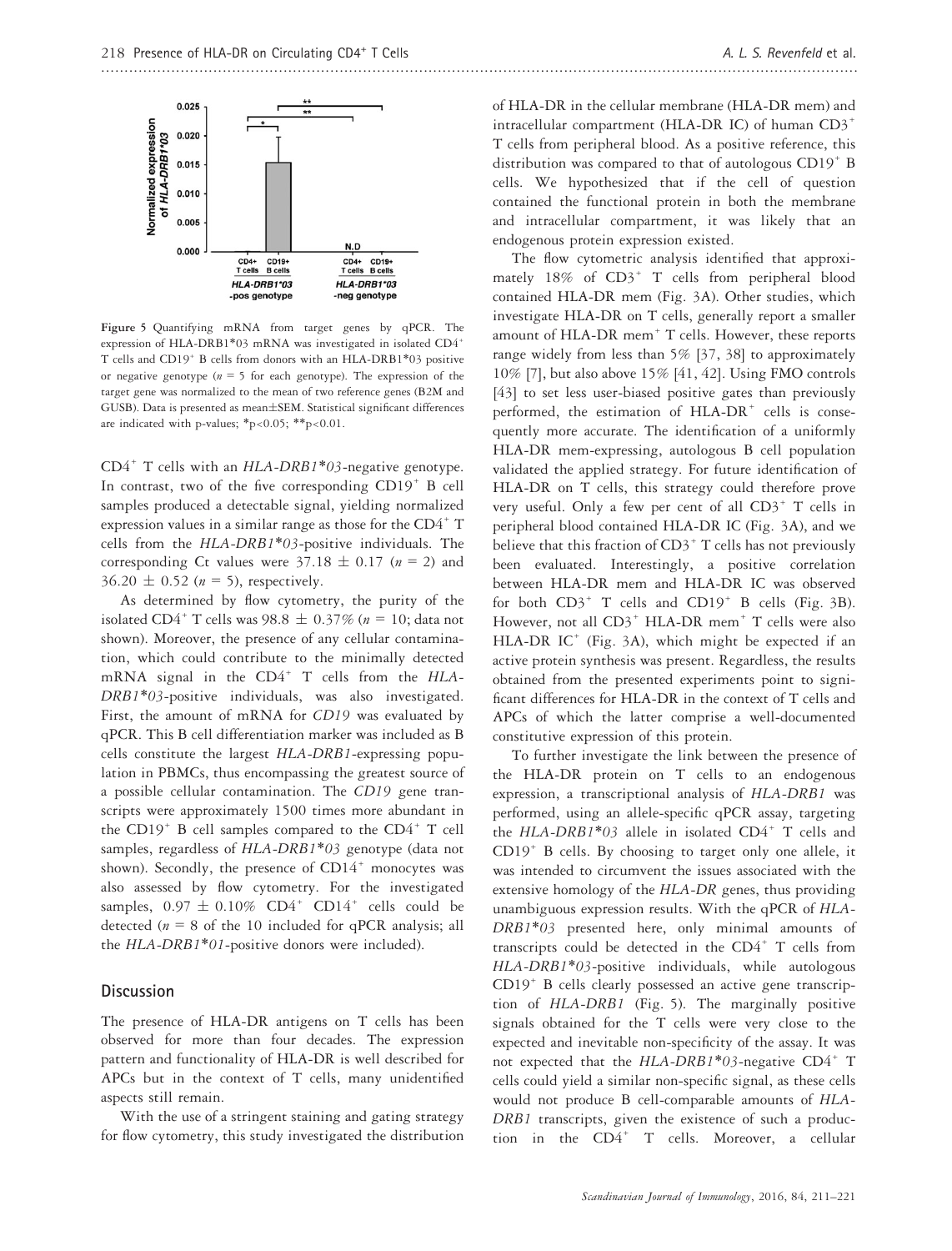contamination with approximately 1% of residual monocytes, known to express both HLA-DR [44] and CD4 [45], could very likely have contributed to the HLA- $DRB1*03$  mRNA in the relevant  $CD4+T$  cell samples. In total, this suggests that the signal detected in the  $CD4^+$  T cells with an HLA-DRB1\*03-positive genotype could be non-specific or ascribed to a possible cellular contamination from APCs.

When correlated with the flow cytometric analysis of HLA-DR, the results from the qPCR assay signify that the presence of HLA-DR on the surface of a rather constant-sized population of circulating  $CD4^+$  T cells in healthy individuals cannot be explained by a concomitant presence of an active gene expression. Even if the specific mRNA may have been partially degraded in the HLA-DR-presenting CD4<sup>+</sup> T cells, it can be still be reasonably expected that these cells would give rise to a detectable HLA-DRB1 mRNA signal, if an expression was present, as they constituted roughly 9% of the investigated cells. However, the results do not exclude the possibility that an inducible, endogenous expression of HLA-DR is present in these T cells. They also do not exclude the possibility that mRNA levels and protein expression of HLA-DR do not correlate in the investigated T cells. Nevertheless, this study showed tendencies for circulating HLA-DR-presenting  $CD4^+$  T cells in healthy individuals, thus describing the physiological details of HLA-DR on T cells. These characteristics may be different for CD4<sup>+</sup> HLA-DR mem<sup>+</sup> T cells found in others tissues, such as in the lymph nodes, where elevated levels of HLA-DR-presenting T cells have been observed [41]. To support these theories and to fully appreciate the presence and dynamics of HLA-DR on human T cells, further analyses are required. These could include activated  $CD4^+$  T cells in lymphoid tissue, such as the palatine tonsils, or in individuals with constantly activated T cells, such as HIV-infected patients [46]. Concomitant analysis of CIITA expression would also further complement the HLA-DR analysis.

In classical terms, HLA-DR has been used to identify activated T cells [5–8]. Our analyses revealed that CD4<sup>+</sup> and CD8<sup>+</sup> T cells each account for approximately 50% of the entire  $CD3^+$  HLA-DR mem<sup>+</sup> subset in peripheral blood. However, the presence of HLA-DR mem was seemingly not confined to activated  $CD4^+$  and  $CD8^+$  T cells, as evaluated by a co-expression CD25 (Fig. 4A). In effect, the expression of CD25 on the  $CDS^+$  HLA-DR mem<sup>+</sup> T cells was minimal, while the co-expression of the two proteins was found to correlate to a higher degree for the  $CD4^+$  T cells (Fig. 4B). Although both  $CD4^+$  HLA-DR mem<sup>+</sup>  $[4, 47]$  and  $CDS$ <sup>+</sup> HLA-DR mem<sup>+</sup> T cells  $[48]$ found in peripheral blood have been associated with regulatory functions, the difference in the expression of CD25 presented in this study could indicate distinct functionalities of these two cellular subsets. However, further investigations are required to substantiate this hypothesis.

In terms of functionality, HLA-DR on T cells has mainly been associated with immunosuppressive signals, inducing either apoptosis or anergy in activated T cells [4, 49, 50]. However, reports about T cell activation can also be found [26, 32]. Nonetheless, it seems that the function of HLA-DR in APCs cannot simply be extrapolated to T cells, which is based on a number of observations from this and other studies. In the current study, clear differences were demonstrated for the presence of HLA-DR both at the protein and transcript level, when comparing CD4<sup>+</sup> T cells to CD19<sup>+</sup> B cells. Others describe how T cell–T cell and T cell–APC interactions have significantly different effects on the responder T cells. Although TCR involvement, and consequently also HLA-DR, and co-stimulatory molecules are present for both types of cellular interaction [50], the resulting cytokine production (IL-2 and IL-4) and  $Ca^{2+}$  influx differ [49, 51, 52]. Moreover, most T cell–T cell interactions seemingly result in the induction of anergy, further underlining these differences [50]. In relation to key features of APCs, the mechanism for antigen acquisition remains unidentified for T cells [12], while other studies have investigated other requirements of antigen presentation in these cells, including HLA-DM, CLIP and proteolytic enzymes [12, 50]. Finally, the expression of essential co-stimulatory molecules, including CD80 and CD86, has been investigated. While some report an endogenous expression by T cells [50], others demonstrate an acquisition of functional molecules from APCs [32, 53, 54]. One of these studies demonstrated a simultaneous acquisition of HLA-DR by  $CD4^+$  T cells in a contact-dependent manner [32], but also a contact-independent transfer of HLA-DR has been shown [27]. It has been recognized that immune cells are particularly prone to engage in such molecular exchange, bestowing new functional phenotypes on the recipient cells [55–61]. This challenges the classical subdivision of immune cells, which is based on such functional phenotypes, and also expands the regulatory mechanisms of the immune system. In relation to HLA-DR, many studies have used allogeneic stimulator cells to activate T cells, as part of a mixed lymphocyte culture, thereby inducing the presence of HLA-DR. However, if acquisition of HLA-DR and other molecules can occur in such a cell culture, it will have a major impact on future study design and interpretation of data and possibly also explain some of the contradictory results reported about HLA-DR in T cells to date [50].

In this study, we further elucidated the presence of HLA-DR on human T cells. To the best of our knowledge, no study has to date investigated the direct HLA-DRB1 expression in human  $CD4^+$  T and  $CD19^+$  B cells from peripheral blood and correlated it to the concurrent presence of HLA-DR antigens in the plasma membrane and intracellular compartment. Using this approach, we were able to document fundamental differences between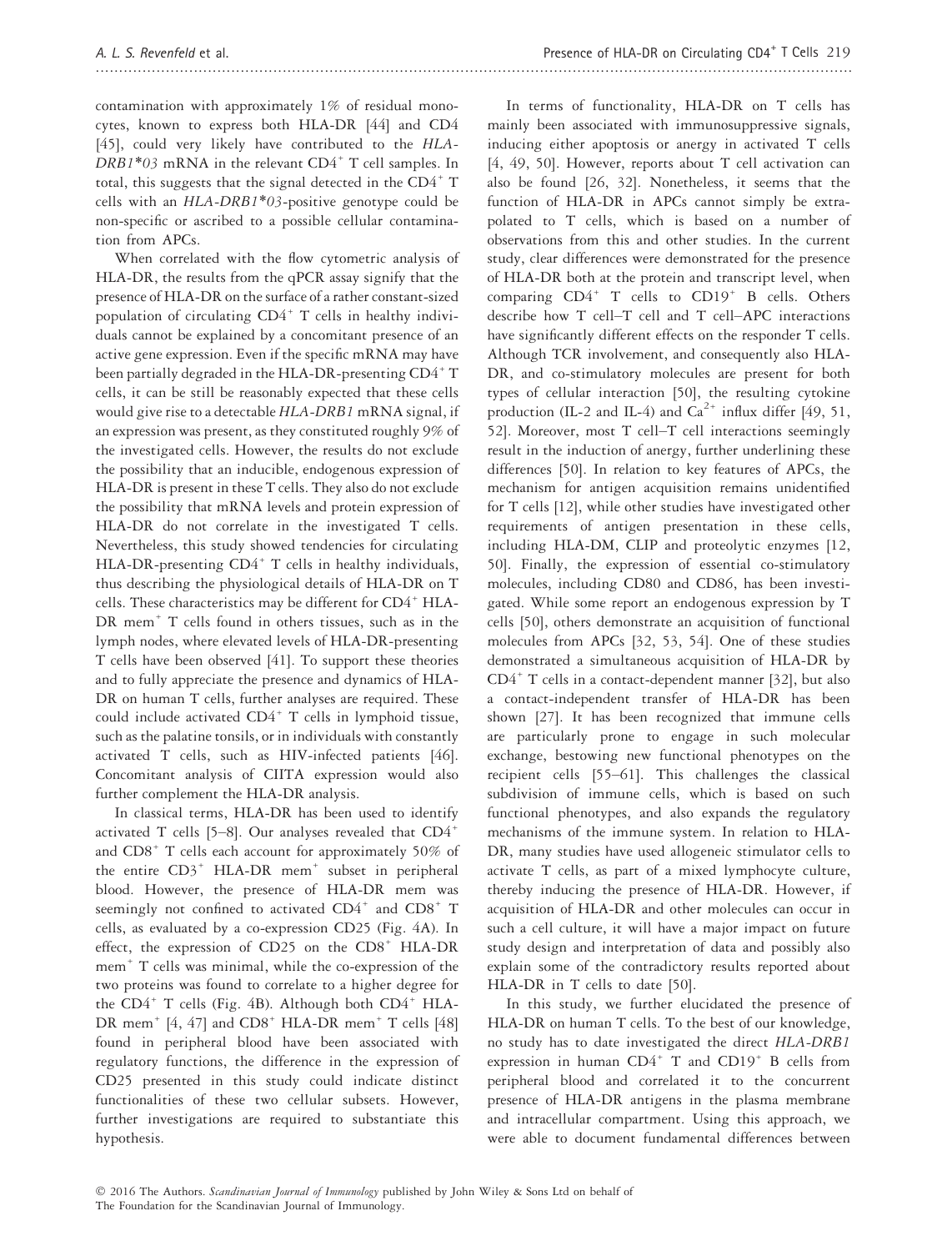HLA-DR in connection with T cells and APCs in healthy individuals, both at the protein and the transcriptional level. Moreover, we demonstrated that HLA-DR is not limited to activated T cells, thus challenging the use of HLA-DR as a T cell activation marker without supplementary information. Collectively, this study adds more layers to the understanding of the presence of HLA-DR on T cells. With a possible connection between HLA-DR and regulatory functions of T cells, questions of a possibly significant role of HLA-DR for T cells emerge. It also underlines the immense complexity of one of the most important molecules for the antigen specificity and function of the adaptive immune system.

#### Acknowledgment

The authors thankfully acknowledge Dr. Svend Birkelund, Aalborg University, for his invaluable help with the confocal microscopy experiments. We also thank technician Anne Elbæk, Department of Clinical Immunology, Aalborg University Hospital, Denmark, for excellent technical assistance.

#### Competing interest

The authors declare that they have no competing interests.

#### Author contributions

ALSR designed, performed and analysed data from the flow cytometric analyses, qPCR and confocal microscopy experiments and also drafted the manuscript. RS designed and performed the qPCR experiments and edited the manuscript. LHP performed the experimental procedures and the data analysis of the confocal microscopy and edited the manuscript. AS, MMJ and KV contributed to the study design, supervised the study and edited the manuscript. All authors read and approved the final version of the manuscript.

#### References

- 1 Evans RL, Faldetta TJ, Humphreys RE, Pratt DM, Yunis EJ, Schlossman SF. Peripheral human T cells sensitized in mixed leukocyte culture synthesize and express Ia-like antigens. J Exp Med 1978;148:1440–5.
- 2 Ko HS, Fu SM, Winchester RJ, Yu DT, Kunkel HG. Ia determinants on stimulated human T lymphocytes. Occurrence on mitogen- and antigen-activated T cells. J Exp Med 1979;150:246–55.
- 3 Oshima S, Eckels DD. Selective signal transduction through the CD3 or CD2 complex is required for class II MHC expression by human T cells. J Immunol 1990;145:4018–25.
- 4 Baecher-Allan C, Wolf E, Hafler DA. MHC class II expression identifies functionally distinct human regulatory T cells. *J Immunol* 2006;176:4622–31.
- 5 Rea IM, McNerlan SE, Alexander HD. CD69, CD25, and HLA-DR activation antigen expression on CD3+ lymphocytes and relationship

to serum TNF-alpha, IFN-gamma, and sIL-2R levels in aging. Exp Gerontol 1999;34:79–93.

- 6 Ferenczi K, Burack L, Pope M, Krueger JG, Austin LM. CD69, HLA-DR and the IL-2R identify persistently activated T cells in psoriasis vulgaris lesional skin: blood and skin comparisons by flow cytometry. J Autoimmun 2000;14:63–78.
- 7 Salgado FJ, Lojo J, Fernandez-Alonso CM, Vinuela J, Cordero OJ, Nogueira M. Interleukin-dependent modulation of HLA-DR expression on CD4 and CD8 activated T cells. Immunol Cell Biol 2002;80:138–47.
- 8 Helft J, Jacquet A, Joncker NT et al. Antigen-specific T-T interactions regulate CD4 T-cell expansion. Blood 2008;112:1249–58.
- 9 Mach B, Steimle V, Martinez-Soria E, Reith W. Regulation of MHC class II genes: lessons from a disease. Annu Rev Immunol 1996;14:301– 31.
- 10 Holling TM, van der Stoep N, Quinten E, van den Elsen PJ. Activated human T cells accomplish MHC class II expression through T cell-specific occupation of class II transactivator promoter III. J Immunol 2002;168:763–70.
- 11 Gotsman I, Sharpe AH, Lichtman AH. T-cell costimulation and coinhibition in atherosclerosis. Circ Res 2008;103:1220–31.
- 12 Costantino CM, Ploegh HL, Hafler DA. Cathepsin S regulates class II MHC processing in human CD4+ HLA-DR+ T cells. J Immunol 2009;183:945–52.
- 13 Hewitt CR, Feldmann M. Human T cell clones present antigen. J Immunol 1989;143:762–9.
- 14 Costantino CM, Spooner E, Ploegh HL, Hafler DA. Class II MHC self-antigen presentation in human B and T lymphocytes. PLoS One 2012;7:e29805.
- 15 Wong AW, Ghosh N, McKinnon KP et al. Regulation and specificity of MHC2TA promoter usage in human primary T lymphocytes and cell line. *J Immunol* 2002;169:3112-9.
- 16 Steimle V, Otten LA, Zufferey M, Mach B. Complementation cloning of an MHC class II transactivator mutated in hereditary MHC class II deficiency (or bare lymphocyte syndrome). Cell 1993;75:135–46.
- 17 Silacci P, Mottet A, Steimle V, Reith W, Mach B. Developmental extinction of major histocompatibility complex class II gene expression in plasmocytes is mediated by silencing of the transactivator gene CIITA. J Exp Med 1994;180:1329–36.
- 18 van den Elsen PJ, Peijnenburg A, van Eggermond MC, Gobin SJ. Shared regulatory elements in the promoters of MHC class I and class II genes. Immunol Today 1998;19:308–12.
- 19 Harton JA, Ting JP. Class II transactivator: mastering the art of major histocompatibility complex expression. Mol Cell Biol 2000;20:6185– 94.
- 20 Chang CH, Hong SC, Hughes CC, Janeway CA Jr, Flavell RA. CIITA activates the expression of MHC class II genes in mouse T cells. Int Immunol 1995;7:1515–8.
- 21 Williams GS, Malin M, Vremec D et al. Mice lacking the transcription factor CIITA – a second look. Int Immunol 1998;10:1957–67.
- 22 Arancibia-Carcamo CV, Osawa H, Arnett HA et al. A CIITAindependent pathway that promotes expression of endogenous rather than exogenous peptides in immune-privileged sites. Eur J Immunol 2004;34:471–80.
- 23 Arnold PY, Davidian DK, Mannie MD. Antigen presentation by T cells: T cell receptor ligation promotes antigen acquisition from professional antigen-presenting cells. Eur J Immunol 1997;27:3198– 205.
- 24 Umeshappa CS, Huang H, Xie Y et al. CD4+ Th-APC with acquired peptide/MHC class I and II complexes stimulate type 1 helper CD4+ and central memory CD8+ T cell responses. *J Immunol* 2009;182:193–206.
- 25 Swartz TJ, Evavold B, Suzuki H, Yokoyama A, Quintans J. Antigenicity of passively acquired major histocompatibility antigens on T cells. Transplantation 1988;46:137–43.